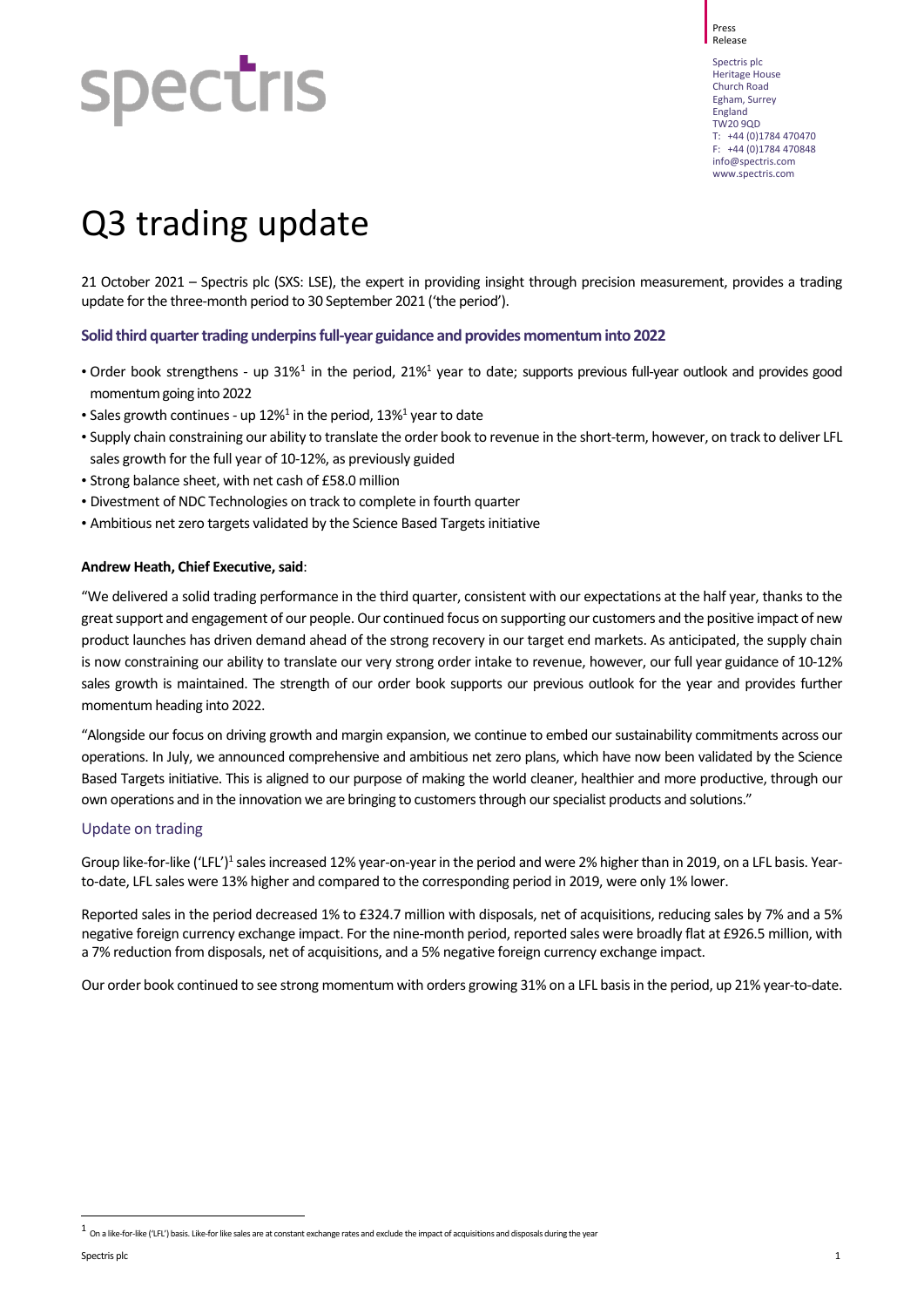#### **Sales by geography and business – LFL growth vs 2020**

|                      | Q1             | Q <sub>2</sub> | Q3  | 9M  |                             | Q1   | Q2  | Q <sub>3</sub> | <b>9M</b> |
|----------------------|----------------|----------------|-----|-----|-----------------------------|------|-----|----------------|-----------|
| <b>North America</b> | $^{\prime}2\%$ | 20%            | 11% | 9%  | <b>Malvern Panalytical</b>  | 20%  | 26% | 10%            | 18%       |
| Europe               | $1\%$          | 21%            | 9%  | 9%  | <b>HBK</b>                  | (3%) | 20% | 16%            | 11%       |
| Asia                 | 24%            | 25%            | 15% | 21% | Omega                       | 1%   | 28% | 11%            | 13%       |
| Rest of the World    | (15%)          | 48%            | 4%  | 7%  | <b>Industrial Solutions</b> | 2%   | 22% | 9%             | 11%       |
| <b>Total sales</b>   | 5%             | 23%            | 12% | 13% |                             | 5%   | 23% | 12%            | 13%       |
| <b>Total orders</b>  | 5%             | 28%            | 31% | 21% |                             | 5%   | 28% | 31%            | 21%       |

LFL sales increased in all regions in the period with the strongest performance in Asia, driven by China and South Korea. In North America and Europe, LFL sales for the period were 11% and 9% higher, respectively.

LFL sales grew in all end markets in the period and were strongest into pharmaceutical, semiconductor and electronics customers, machine building and into metals, minerals and mining. Academia is now firmly back in positive growth territory. Year-to-date, LFL sales were higher in all end markets except energy and utilities, which is still lower in North America. Encouragingly, we also saw automotive return to growth in the period, recovering to flat year to date.

Malvern Panalytical continued to make good progress, posting a 10% LFL sales increase, with growth across all regions. Demand was particularly strong in Asia, especially metals, mineral and mining customers and to academic research institutes. Robust demand also continues from pharmaceutical customers, especially into Europe.

At HBK, LFL sales increased 16% with growth across all regions, with notably strong growth in North America and Europe. The automotive sector returned to growth this quarter, with LFL sales higher in all regions, especially Asia. Since February, orders have continued to rise every month across our product suite. Electrification and autonomous driving remain key trends driving the growth. Demand from electronics customers was very strong in the period, especially in Asia, and machine manufacturing continued to see good growth.

Omega continues to make encouraging progress. LFL sales were 11% higher, with a strong performance in Asia. In North America, sales growth continues to be ahead of the market, through new product launches and the sales channel expansion strategy, in particular the partnership with Newark, driving market share gains.

Industrial Solutions posted a 9% LFL sales increase, with continued strong demand from pharmaceutical and semiconductor customers, particularly in Asia. Sales into energy and utilities returned to growth in the period. Order growth in the period was the strongest across the businesses.

## Cash, balance sheet and M&A

The Group continues to be highly cash generative. At the end of September, the Group had net cash of £58.0 million (£272.8 million as of 30 June 2021), following the acquisition of Concurrent Real-Time in July. The integration of the business to date is going well.

In August, HBK advanced its software strategy with a software licence and asset purchase agreement with VIMANA, a provider of software and services for smart manufacturing. The transaction brings technology to HBK and will form the basis for a new engineering centre of excellence focused on data management and connectivity.

The Group completed its £200 million share buyback programme on 7 October. In total, 5,596,739 ordinary shares were repurchased at an average price of 3574 pence per share and the shares repurchased were subsequently cancelled.

The divestment of NDC Technologies to Nordson for \$180 million (£130 million), remains on track for completion during the fourth quarter. As a result of the divestment, the Group expects a reduction in full-year 2021 sales and adjusted operating profit of £15 million and £3 million, respectively.

Our cash position provides us with balance sheet optionality for future acquisitions. We continue to review and renew our opportunity pipeline to seek further suitable acquisition targets, that are synergistic to our businesses and align with our purpose and strategic goals.

#### Socially balanced approach

#### **Net zero targets now validated by SBTi**

As announced with their publication in July, the Group's net zero targets were submitted for verification to the Science Based Targets initiative ('SBTi'). We were pleased to have them validated in October and look forward to working with SBTi going forward as we set out our performance against these targets on an annual basis. To support this, the Group has implemented a Group-wide energy management system to monitor and report its energy data and is currently undertaking a series of energy